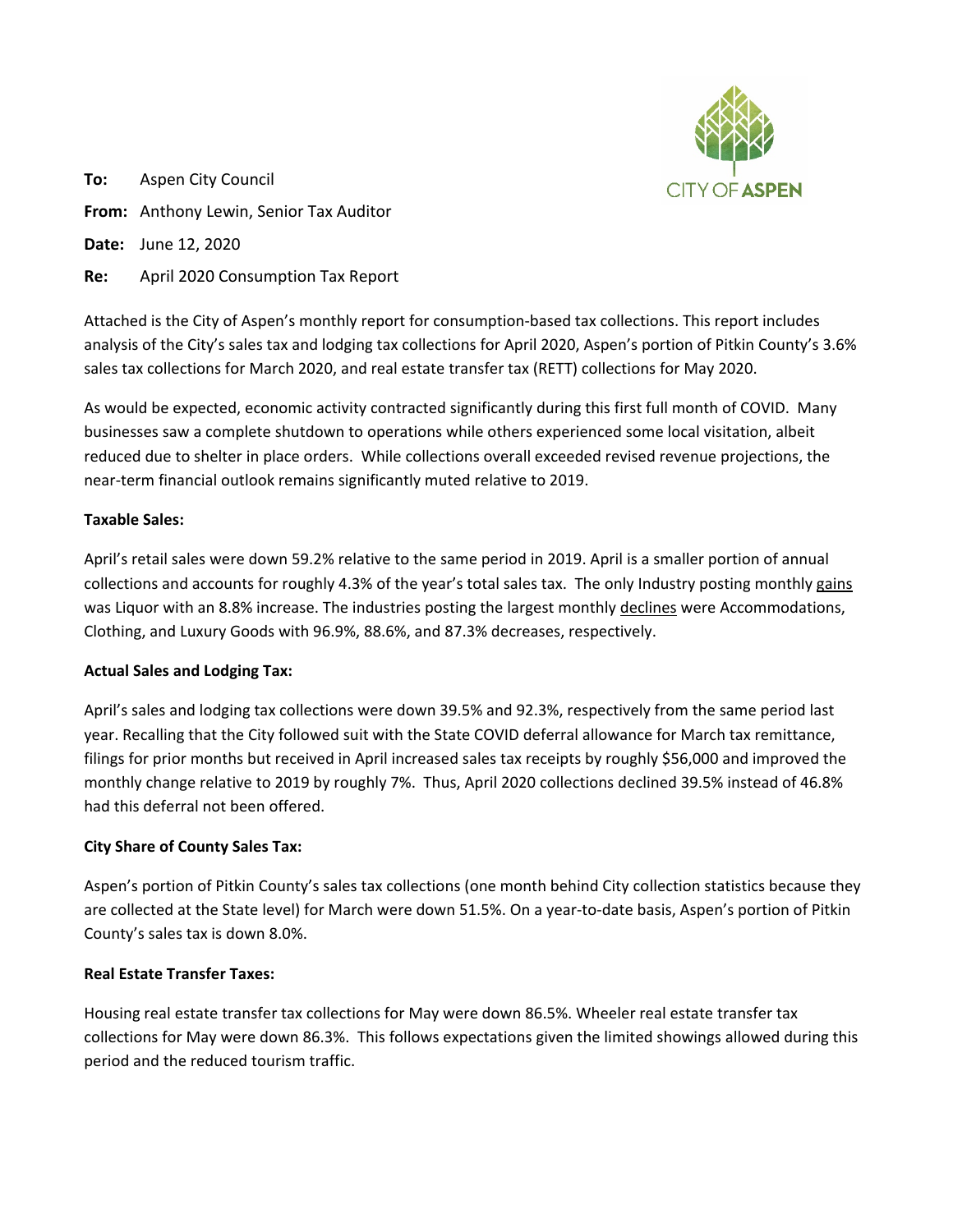#### **City of Aspen Retail Sales by Industry April 2020**

|                               |                         |                               |                    | <b>Year To Date Retail Sales</b> |                             |                                       |  |
|-------------------------------|-------------------------|-------------------------------|--------------------|----------------------------------|-----------------------------|---------------------------------------|--|
| Category                      | <b>YTD Retail Sales</b> | % Change<br><b>Prior Year</b> | % YTD Retail Sales |                                  |                             | <b>Automobile</b>                     |  |
| Accommodations                | \$82,090,185            | (21.9%)                       | 31.8%              |                                  | <b>Luxury Goods</b><br>5.2% | 1.8%<br>Marijuana<br><b>Utilities</b> |  |
| <b>Restaurants &amp; Bars</b> | \$42,906,182            | (18.8%)                       | 16.6%              | <b>Miscellaneous</b><br>7.2%     | <b>Construction</b>         | 1.4%<br>7.4%                          |  |
| Sports Equip/Clothing         | \$19,803,474            | (19.9%)                       | 7.7%               |                                  | 6.4%                        |                                       |  |
| Clothing                      | \$15,535,039            | (27.4%)                       | 6.0%               |                                  |                             |                                       |  |
| Food & Drug                   | \$17,938,522            | (8.7%)                        | 6.9%               |                                  |                             |                                       |  |
| Liquor                        | \$3,747,716             | 0.2%                          | 1.5%               | Liquor                           |                             |                                       |  |
| Miscellaneous                 | \$18,686,785            | 1.4%                          | 7.2%               | 1.5%                             |                             |                                       |  |
| Construction                  | \$16,516,296            | (11.4%)                       | 6.4%               |                                  |                             |                                       |  |
| Luxury Goods                  | \$13,307,268            | 11.9%                         | 5.2%               | Clothing<br>6.0%                 |                             |                                       |  |
| <b>Utilities</b>              | \$19,205,727            | 3.2%                          | 7.4%               |                                  |                             |                                       |  |
| Automobile                    | \$4,746,340             | (24.3%)                       | 1.8%               | Food & Drug                      |                             |                                       |  |
| Marijuana                     | \$3,665,052             | (25.6%)                       | 1.4%               | 6.9%                             |                             | <b>Accommodations</b>                 |  |
| Total                         | \$258,148,584           | (15.7%)                       | 100.0%             |                                  | <b>Sports</b>               | 31.8%                                 |  |
|                               |                         |                               |                    |                                  | Equip/Clothing              | <b>Restaurants &amp; Bars</b>         |  |

```
April Monthly Retail Sales
```

| Category                      | <b>Monthly Retail Sales</b> | <b>Businesses</b><br>Reporting | % Change Prior<br>Year | % Monthly<br><b>Retail Sales</b> |       |
|-------------------------------|-----------------------------|--------------------------------|------------------------|----------------------------------|-------|
| Accommodations                | \$188,631                   | 16                             | (96.9%)                | 1.3%                             |       |
| <b>Restaurants &amp; Bars</b> | \$1,016,052                 | 31                             | $(83.0\%)$             | 6.9%                             |       |
| Sports Equip/Clothing         | \$347,363                   | 23                             | (81.5%)                | 2.3%                             |       |
| Clothing                      | \$243,673                   | 47                             | (88.6%)                | 1.6%                             |       |
| Food & Drug                   | \$2,728,020                 | 19                             | (14.8%)                | 18.4%                            |       |
| Liguor                        | \$577,873                   | 7                              | 8.8%                   | 3.9%                             | Luxur |
| Miscellaneous                 | \$2,374,478                 | 238                            | (32.3%)                | 16.0%                            | 1     |
| Construction                  | \$2,013,135                 | 84                             | $(60.9\%)$             | 13.6%                            |       |
| Luxury Goods                  | \$183,028                   | 20                             | (87.3%)                | 1.2%                             |       |
| <b>Utilities</b>              | \$3,952,038                 | 74                             | $(3.1\%)$              | 26.7%                            |       |
| Automobile                    | \$764,185                   | 1                              | (54.8%)                | 5.2%                             |       |
| Marijuana                     | \$410,825                   | 7                              | (42.5%)                | 2.8%                             |       |
| Total                         | \$14,799,301                | 567                            | (59.2%)                | 100.0%                           |       |



**7.7%**

**16.6%**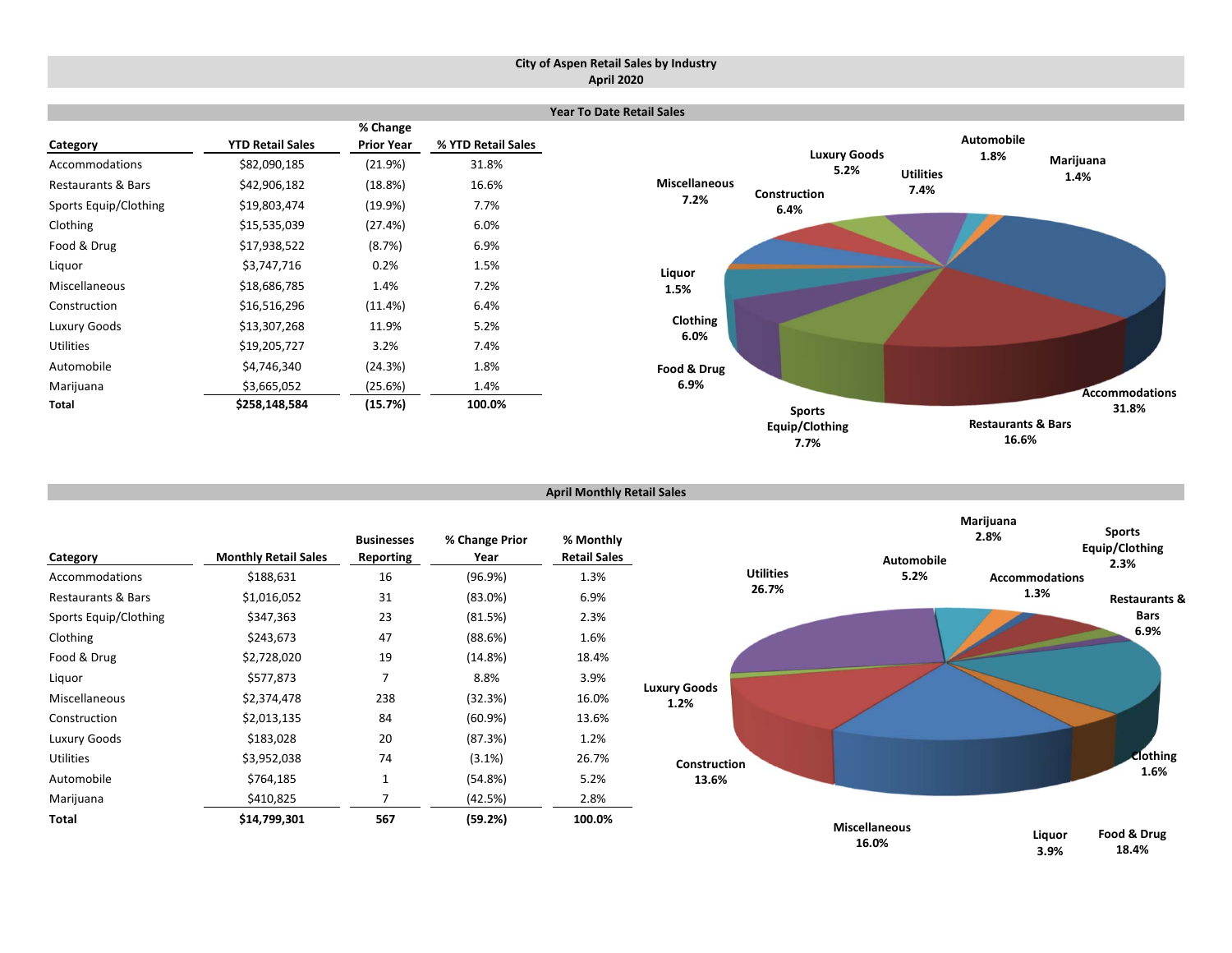# **City of Aspen Sales and Lodging Tax April 2020**

|                                                     |                  | <b>Year To Date Tax Collections</b> |                                           |                                            |                       |
|-----------------------------------------------------|------------------|-------------------------------------|-------------------------------------------|--------------------------------------------|-----------------------|
|                                                     | <b>YTD Taxes</b> | % YTD                               |                                           | 1.0% Sales Tax: Parks &                    |                       |
| Tax Type                                            | <b>Collected</b> | <b>Taxes</b>                        | 2.0% Lodging Tax: Tourist                 | Open Space                                 |                       |
| 1.0% Sales Tax: Parks & Open Space                  | \$2,569,714      | 37.9%                               | Promotion/<br>Transportation              | 37.9%                                      |                       |
| 0.5% Sales Tax: Parks & Open Space                  | \$1,284,549      | 18.9%                               | 20.5%                                     |                                            |                       |
| 0.15% Sales Tax: Transportation                     | \$385,427        | 5.7%                                |                                           |                                            |                       |
| 0.45% Sales Tax: Affordable Housing/ Childcare      | \$1,156,278      | 17.0%                               |                                           |                                            |                       |
| 2.0% Lodging Tax: Tourist Promotion/ Transportation | \$1,391,661      | 20.5%                               | 0.45% Sales Tax:                          |                                            | 0.5% Sales Tax: Parks |
| <b>Total</b>                                        | \$6,787,629      | 100%                                | Affordable Housing/<br>Childcare<br>17.0% | 0.15% Sales Tax:<br>Transportation<br>5.7% | & Open Space<br>18.9% |

# **April Monthly Tax Collections**

| Tax Type                                            | <b>Monthly Taxes</b><br><b>Collected</b> | % Monthly<br>Taxes | 2.0% Lodging Tax:<br><b>Tourist Promotion/</b><br>Transportation | 1.0% Sales Tax: Parks &<br>Open Space          |
|-----------------------------------------------------|------------------------------------------|--------------------|------------------------------------------------------------------|------------------------------------------------|
| 1.0% Sales Tax: Parks & Open Space                  | \$218,521                                | 46.9%              | 1.6%<br>0.45% Sales Tax:                                         | 46.9%                                          |
| 0.5% Sales Tax: Parks & Open Space                  | \$109,234                                | 23.4%              | Affordable Housing/                                              |                                                |
| 0.15% Sales Tax: Transportation                     | \$32,776                                 | 7.0%               | Childcare<br>21.1%                                               |                                                |
| 0.45% Sales Tax: Affordable Housing/ Childcare      | \$98,327                                 | 21.1%              |                                                                  |                                                |
| 2.0% Lodging Tax: Tourist Promotion/ Transportation | \$7,441                                  | 1.6%               |                                                                  |                                                |
| <b>Total</b>                                        | \$466,299                                | 100%               | 0.15% Sales Tax:<br>Transportation<br>7.0%                       | 0.5% Sales Tax: Parks<br>& Open Space<br>23.4% |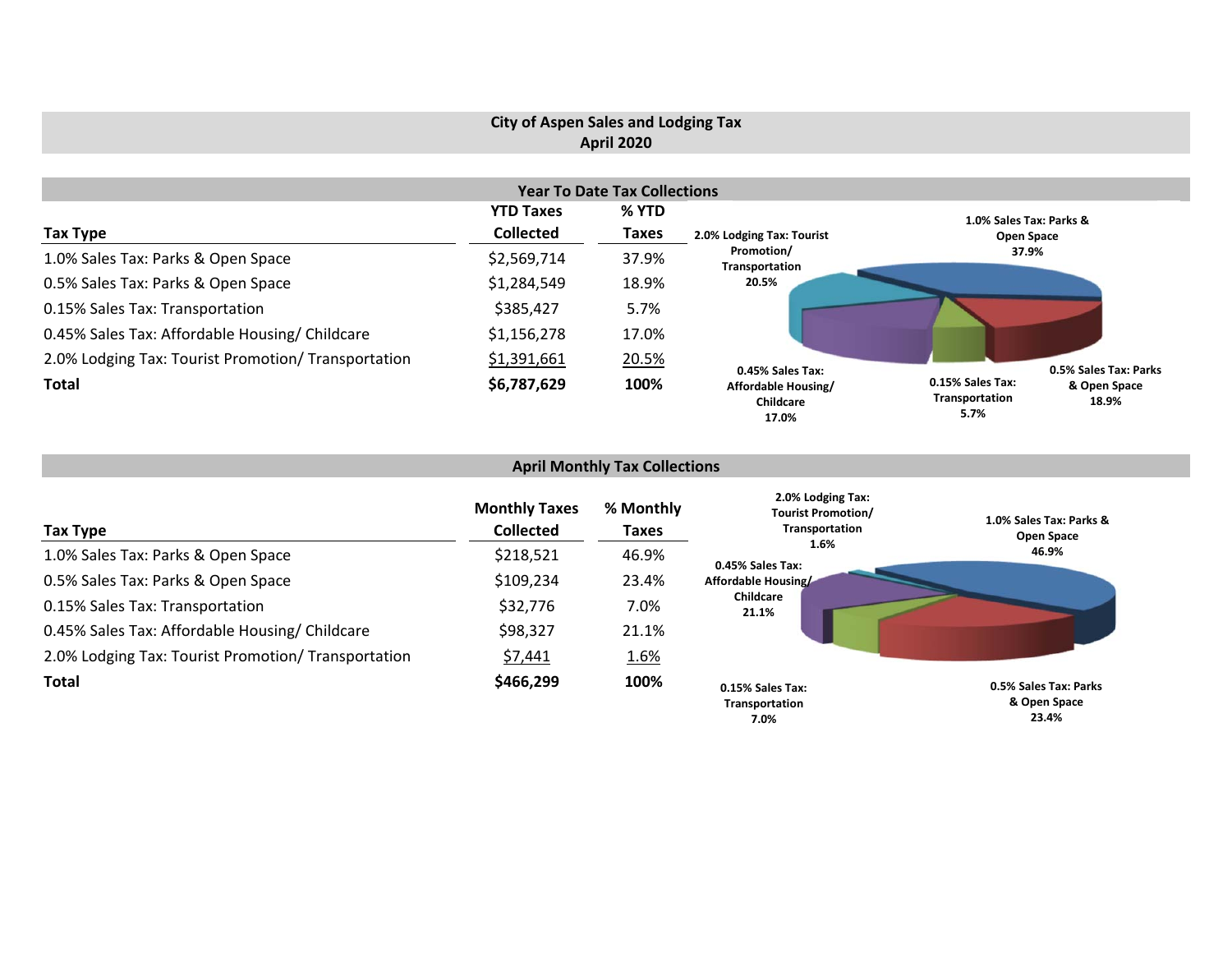### **City of Aspen Sales Tax 2.1% April 2020**

| <b>Current Month Revenues are</b> | (39.5%) | below last year's Monthly Revenues.             |
|-----------------------------------|---------|-------------------------------------------------|
| <b>Year To Date Revenues are</b>  | (14.5%) | below Year To Date Budgeted Revenues.           |
| <b>Year To Date Revenues are</b>  | (15.3%) | below last year's Actual Year To Date Revenues. |

|       |               | 2020 Monthly Budget vs. 2020 Actual |          | 2020 YTD Budget vs. 2020 Actual |             |          |  | 2020 vs. 2019 |          |                 |          |  |
|-------|---------------|-------------------------------------|----------|---------------------------------|-------------|----------|--|---------------|----------|-----------------|----------|--|
| Month | <b>Budget</b> | Actual                              | Variance | <b>Budget</b>                   | Actual      | Variance |  | 2019 Monthly  | Variance | <b>2019 YTD</b> | Variance |  |
| Jan   | \$1,918,600   | \$1,991,690                         | 3.8%     | \$1,918,600                     | \$1,991,690 | 3.8%     |  | \$1,862,971   | 6.9%     | \$1,862,971     | 6.9%     |  |
| Feb   | \$1,736,100   | \$1,857,466                         | 7.0%     | \$3,654,700                     | \$3,849,156 | 5.3%     |  | \$1,737,770   | 6.9%     | \$3,600,741     | 6.9%     |  |
| Mar   | \$1,982,200   | \$1,087,955                         | (45.1%)  | \$5,636,900                     | \$4,937,111 | (12.4%)  |  | \$2,010,993   | (45.9%)  | \$5,611,734     | (12.0%)  |  |
| Apr   | \$676,600     | \$458,858                           | (32.2%)  | \$6,313,500                     | \$5,395,969 | (14.5%)  |  | \$757,958     | (39.5%)  | \$6,369,692     | (15.3%)  |  |
| May   | \$570,600     |                                     |          | \$6,884,100                     |             |          |  | \$646,709     |          | \$7,016,401     |          |  |
| June  | \$1,422,000   |                                     |          | \$8,306,100                     |             |          |  | \$1,382,830   |          | \$8,399,231     |          |  |
| July  | \$1,849,000   |                                     |          | \$10,155,100                    |             |          |  | \$1,920,481   |          | \$10,319,712    |          |  |
| Aug   | \$1,575,800   |                                     |          | \$11,730,900                    |             |          |  | \$1,568,118   |          | \$11,887,829    |          |  |
| Sept  | \$1,287,100   |                                     |          | \$13,018,000                    |             |          |  | \$1,339,131   |          | \$13,226,960    |          |  |
| Oct   | \$756,200     |                                     |          | \$13,774,200                    |             |          |  | \$813,092     |          | \$14,040,052    |          |  |
| Nov   | \$654,800     |                                     |          | \$14,429,000                    |             |          |  | \$694,364     |          | \$14,734,416    |          |  |
| Dec   | \$2,548,500   |                                     |          | \$16,977,500                    |             |          |  | \$2,465,684   |          | \$17,200,100    |          |  |



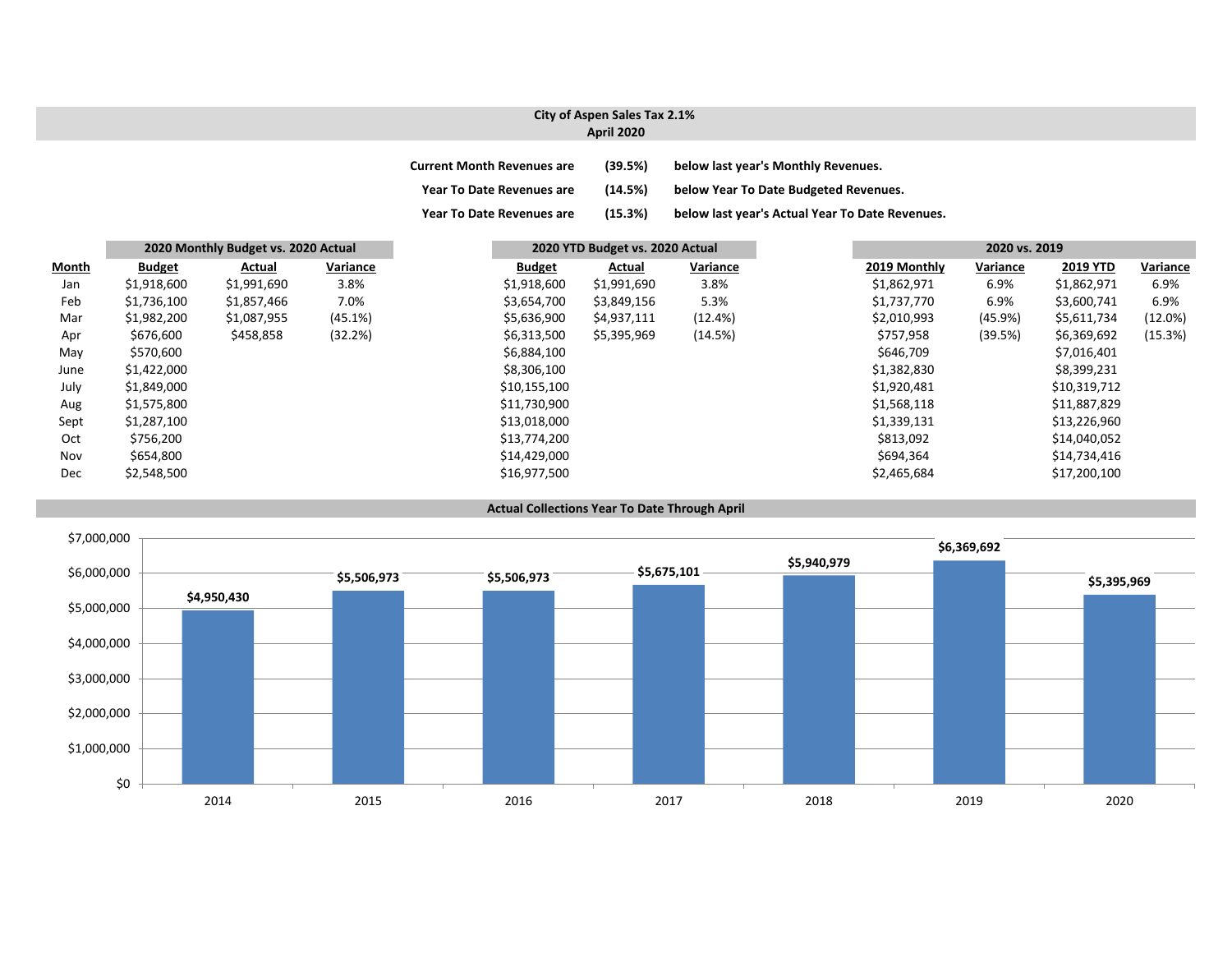#### **City of Aspen Tourist Promotion 1.5% Lodging Tax (0.5% Rate for 2010 and Prior) April 2020**

**Current MonthRevenues are (92.3%) below last year's Monthly Revenues adjusted for rate increase.**

**Year ToDate Revenues are (18.6%) below Year To Date Budgeted Revenues.**

**Year To**(21.8%) below last year's Actual Year To Date Revenues adjusted for rate increase.

|       |               | 2020 Monthly Budget vs. 2020 Actual |          |               | 2020 YTD Budget vs. 2020 Actual |          |              | 2020 vs. 2019 |                 |          |
|-------|---------------|-------------------------------------|----------|---------------|---------------------------------|----------|--------------|---------------|-----------------|----------|
| Month | <b>Budget</b> | Actual                              | Variance | <b>Budget</b> | Actual                          | Variance | 2019 Monthly | Variance      | <b>2019 YTD</b> | Variance |
| Jan   | \$412,500     | \$423,412                           | 2.6%     | \$412,500     | \$423,412                       | 2.6%     | \$435,183    | (2.7%)        | \$435,183       | (2.7%)   |
| Feb   | \$390,000     | \$417,502                           | 7.1%     | \$802,500     | \$840,914                       | 4.8%     | \$386,172    | 8.1%          | \$821,355       | 2.4%     |
| Mar   | \$420,000     | \$197,251                           | (53.0%)  | \$1,222,500   | \$1,038,165                     | (15.1%)  | \$441,407    | (55.3%)       | \$1,262,762     | (17.8%)  |
| Apr   | \$60,000      | \$5,581                             | (90.7%)  | \$1,282,500   | \$1,043,746                     | (18.6%)  | \$72,042     | (92.3%)       | \$1,334,804     | (21.8%)  |
| May   | \$45,000      |                                     |          | \$1,327,500   |                                 |          | \$55,183     |               | \$1,389,987     |          |
| June  | \$217,500     |                                     |          | \$1,545,000   |                                 |          | \$207,585    |               | \$1,597,572     |          |
| July  | \$300,000     |                                     |          | \$1,845,000   |                                 |          | \$312,072    |               | \$1,909,644     |          |
| Aug   | \$255,000     |                                     |          | \$2,100,000   |                                 |          | \$236,486    |               | \$2,146,131     |          |
| Sept  | \$157,500     |                                     |          | \$2,257,500   |                                 |          | \$168,611    |               | \$2,314,741     |          |
| Oct   | \$82,500      |                                     |          | \$2,340,000   |                                 |          | \$87,775     |               | \$2,402,516     |          |
| Nov   | \$60,000      |                                     |          | \$2,400,000   |                                 |          | \$59,637     |               | \$2,462,153     |          |
| Dec   | \$490,500     |                                     |          | \$2,890,500   |                                 |          | \$451,985    |               | \$2,914,139     |          |

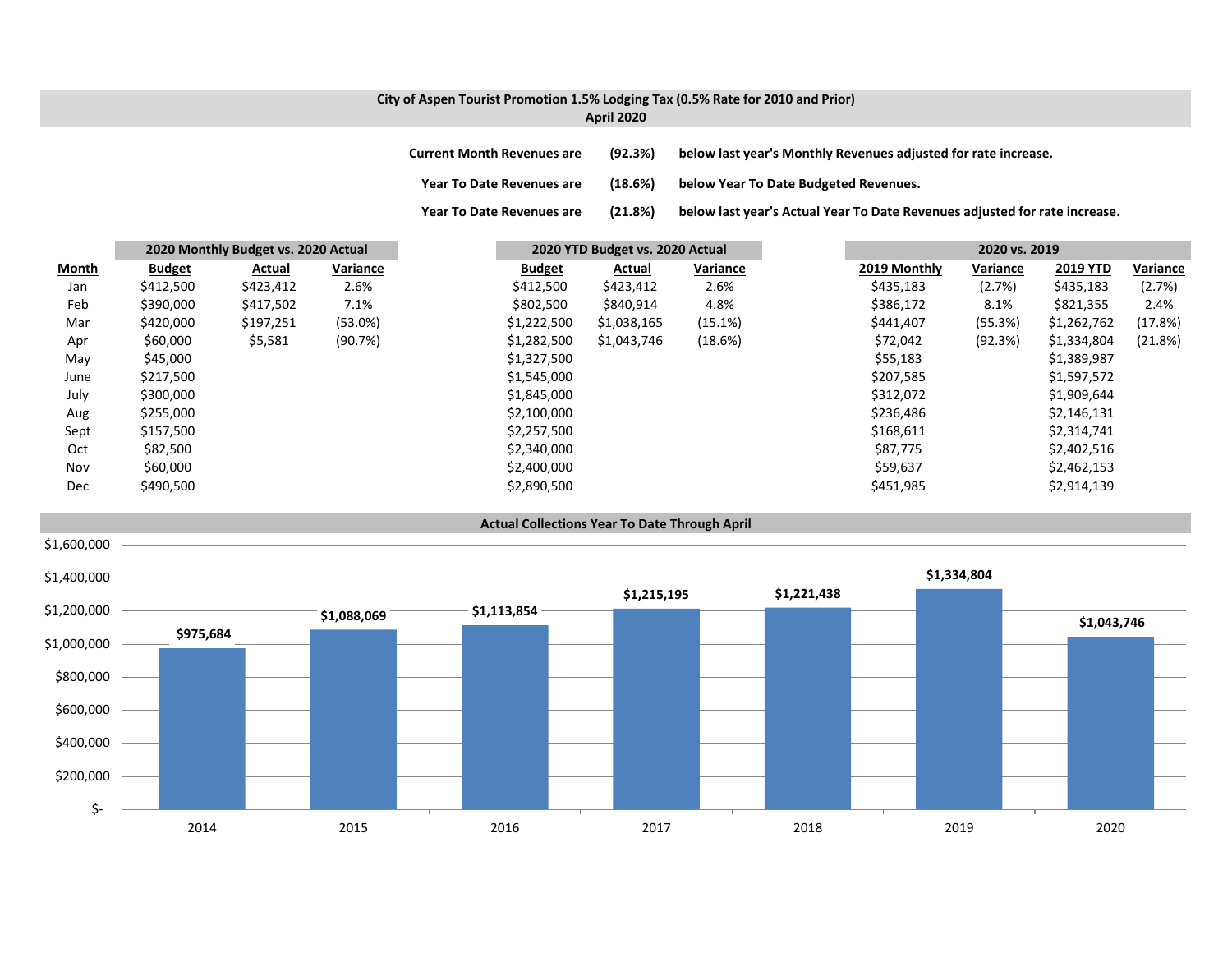## **City of Aspen Transportation 0.5% Lodging Tax April 2020**

| <b>Current Month Revenues are</b> | (92.3%) | below last year's Monthly Revenues              |
|-----------------------------------|---------|-------------------------------------------------|
| <b>Year To Date Revenues are</b>  | (18.6%) | below Year To Date Budgeted Revenues.           |
| <b>Year To Date Revenues are</b>  | (21.8%) | below last year's Actual Year To Date Revenues. |

|              |               | 2020 Monthly Budget vs. 2020 Actual |          |               | 2020 YTD Budget vs. 2020 Actual |          |  | 2020 vs. 2019 |          |                 |          |
|--------------|---------------|-------------------------------------|----------|---------------|---------------------------------|----------|--|---------------|----------|-----------------|----------|
| <b>Month</b> | <b>Budget</b> | Actual                              | Variance | <b>Budget</b> | <b>Actual</b>                   | Variance |  | 2019 Monthly  | Variance | <b>2019 YTD</b> | Variance |
| Jan          | \$137,500     | \$141,137                           | 2.6%     | \$137,500     | \$141,137                       | 2.6%     |  | \$145,061     | (2.7%)   | \$145,061       | (2.7%)   |
| Feb          | \$130,000     | \$139,167                           | 7.1%     | \$267,500     | \$280,304                       | 4.8%     |  | \$128,724     | 8.1%     | \$273,785       | 2.4%     |
| Mar          | \$140,000     | \$65,750                            | (53.0%)  | \$407,500     | \$346,054                       | (15.1%)  |  | \$147,136     | (55.3%)  | \$420,920       | (17.8%)  |
| Apr          | \$20,000      | \$1,860                             | (90.7%)  | \$427,500     | \$347,915                       | (18.6%)  |  | \$24,014      | (92.3%)  | \$444,934       | (21.8%)  |
| May          | \$15,000      |                                     |          | \$442,500     |                                 |          |  | \$18,394      |          | \$463,328       |          |
| June         | \$72,500      |                                     |          | \$515,000     |                                 |          |  | \$69,195      |          | \$532,523       |          |
| July         | \$100,000     |                                     |          | \$615,000     |                                 |          |  | \$104,024     |          | \$636,547       |          |
| Aug          | \$85,000      |                                     |          | \$700,000     |                                 |          |  | \$78,829      |          | \$715,376       |          |
| Sept         | \$52,500      |                                     |          | \$752,500     |                                 |          |  | \$56,203      |          | \$771,579       |          |
| Oct          | \$27,500      |                                     |          | \$780,000     |                                 |          |  | \$29,258      |          | \$800,837       |          |
| Nov          | \$20,000      |                                     |          | \$800,000     |                                 |          |  | \$19,879      |          | \$820,716       |          |
| Dec          | \$163,500     |                                     |          | \$963,500     |                                 |          |  | \$150,662     |          | \$971,378       |          |

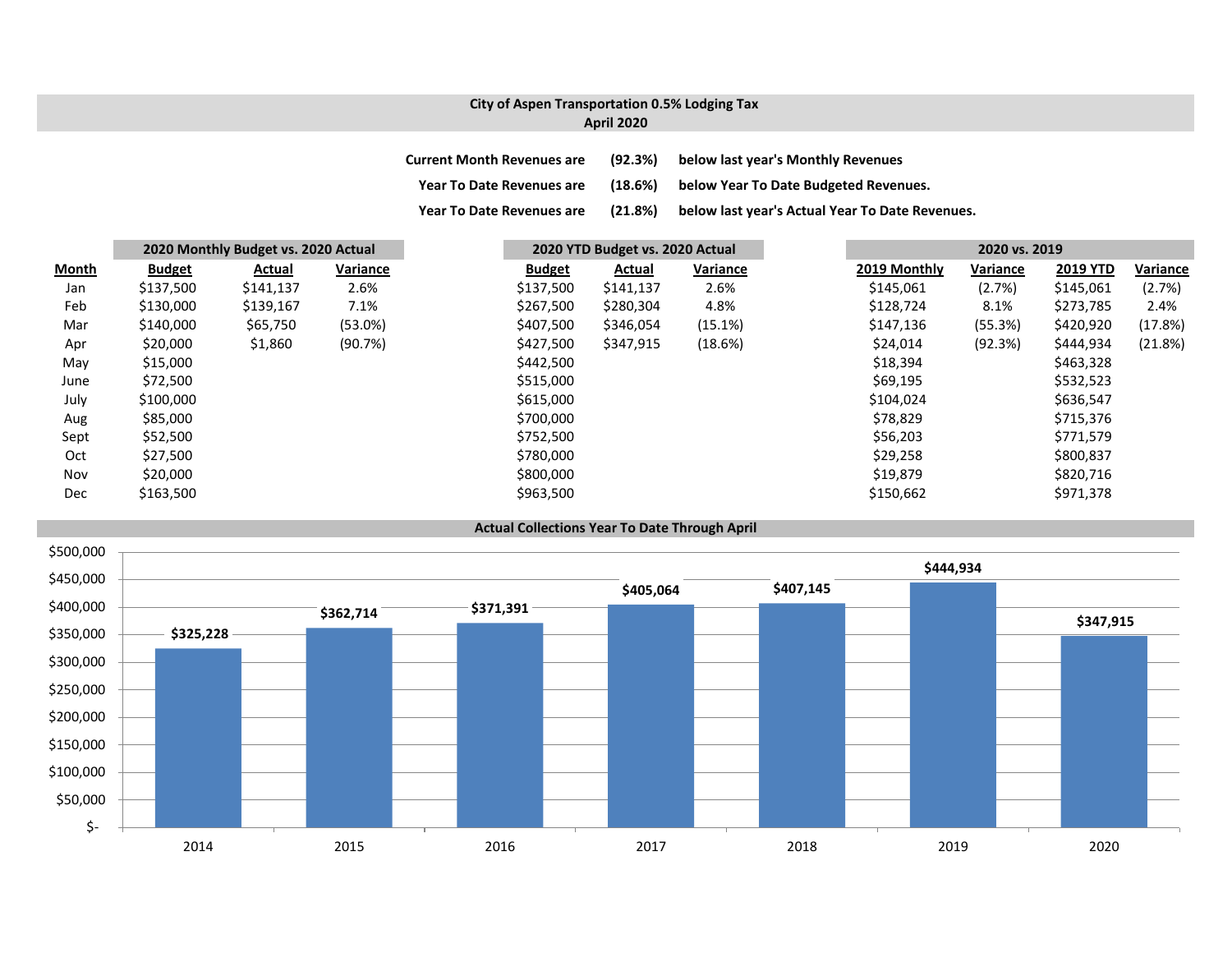#### **City of Aspen Portion of Pitkin County 3.6% Sales Tax March 2020**

| Current Month Revenues are       | (51.5%) | below last year's Monthly Revenues.             |
|----------------------------------|---------|-------------------------------------------------|
| <b>Year To Date Revenues are</b> | (6.5%)  | below Year To Date Budgeted Revenues.           |
| <b>Year To Date Revenues are</b> | (8.0%)  | below last year's Actual Year To Date Revenues. |

|              | 2020 Monthly Budget vs. 2020 Actual |             |          | 2020 YTD Budget vs. 2020 Actual |             |          | 2020 vs. 2019 |          |                 |           |
|--------------|-------------------------------------|-------------|----------|---------------------------------|-------------|----------|---------------|----------|-----------------|-----------|
| <b>Month</b> | <b>Budget</b>                       | Actual      | Variance | <b>Budget</b>                   | Actual      | Variance | 2019 Monthly  | Variance | <b>2019 YTD</b> | Variance  |
| Jan          | \$1,357,000                         | \$1,512,709 | 11.5%    | \$1,357,000                     | \$1,512,709 | 11.5%    | \$1,332,368   | 13.5%    | 1,332,368       | 13.5%     |
| Feb          | \$1,277,000                         | \$1,449,548 | 13.5%    | \$2,634,000                     | \$2,962,257 | 12.5%    | \$1,195,264   | 21.3%    | 2,527,633       | 17.2%     |
| Mar          | \$1,293,000                         | \$708,210   | (45.2%)  | \$3,927,000                     | \$3,670,467 | (6.5%)   | \$1,460,126   | (51.5%)  | 3,987,758       | $(8.0\%)$ |
| Apr          | \$484,000                           |             |          | \$4,411,000                     |             |          | \$543,209     |          | 4,530,968       |           |
| May          | \$398,000                           |             |          | \$4,809,000                     |             |          | \$423,901     |          | 4,954,869       |           |
| June         | \$822,000                           |             |          | \$5,631,000                     |             |          | \$867,745     |          | 5,822,613       |           |
| July         | \$1,097,000                         |             |          | \$6,728,000                     |             |          | \$1,149,462   |          | 6,972,075       |           |
| Aug          | \$917,000                           |             |          | \$7,645,000                     |             |          | \$1,059,020   |          | 8,031,094       |           |
| Sept         | \$801,000                           |             |          | \$8,446,000                     |             |          | \$867,293     |          | 8,898,387       |           |
| Oct          | \$498,000                           |             |          | \$8,944,000                     |             |          | \$646,501     |          | 9,544,889       |           |
| Nov          | \$484,000                           |             |          | \$9,428,000                     |             |          | \$908,405     |          | 10,453,294      |           |
| Dec          | \$1,461,000                         |             |          | \$10,889,000                    |             |          | \$1,627,600   |          | 12,080,894      |           |

#### **Actual Collections Year To Date Through March**

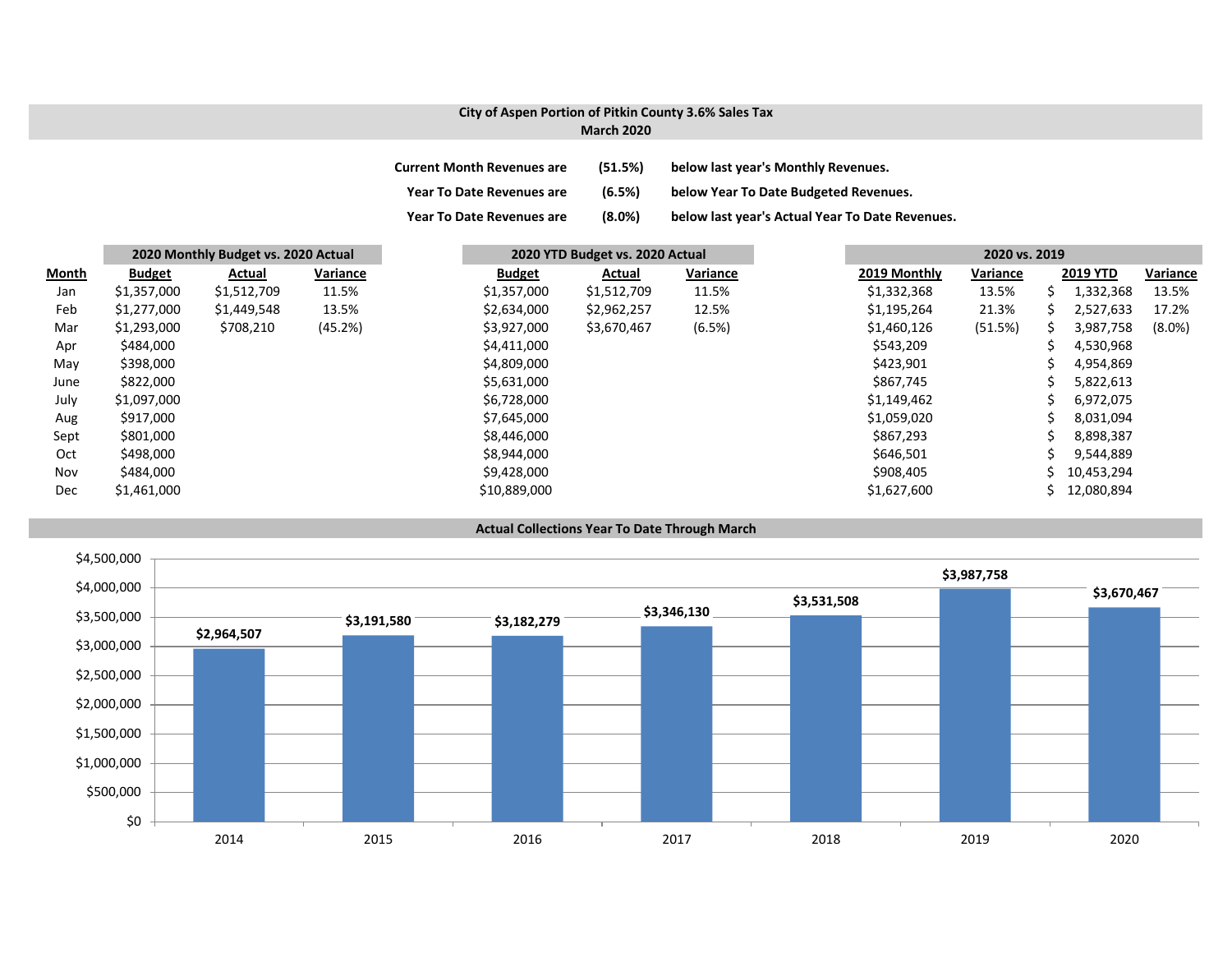## **Housing Real Estate Transfer Tax**

### **May 2020**

| <b>Current Month Revenues are</b> | (86.5%) | below last year's Monthly Revenues.             |
|-----------------------------------|---------|-------------------------------------------------|
| <b>Year To Date Revenues are</b>  | (3.1%)  | below Year To Date Budgeted Revenues.           |
| <b>Year To Date Revenues are</b>  | (21.2%) | below last year's Actual Year To Date Revenues. |

|              | 2020 Monthly Budget vs. 2020 Actual |             |          | 2020 YTD Budget vs. 2020 Actual |             |          |              |           |                 | 2020 vs. 2019 |  |
|--------------|-------------------------------------|-------------|----------|---------------------------------|-------------|----------|--------------|-----------|-----------------|---------------|--|
| <b>Month</b> | <b>Budget</b>                       | Actual      | Variance | <b>Budget</b>                   | Actual      | Variance | 2019 Monthly | Variance  | <b>2019 YTD</b> |               |  |
| Jan          | \$488,100                           | \$1,098,343 | 125.0%   | \$488,100                       | \$1,098,343 | 125.0%   | \$1,105,098  | $(0.6\%)$ | \$1,105,098     |               |  |
| Feb          | \$509,100                           | \$496,350   | (2.5%)   | \$997,200                       | \$1,594,693 | 59.9%    | \$204,130    | 143.2%    | \$1,309,228     |               |  |
| Mar          | \$501,100                           | \$598,199   | 19.4%    | \$1,498,300                     | \$2,192,893 | 46.4%    | \$892,017    | (32.9%)   | \$2,201,245     |               |  |
| Apr          | \$728,800                           | \$505,915   | (30.6%)  | \$2,227,100                     | \$2,698,808 | 21.2%    | \$551,428    | (8.3%)    | \$2,752,674     |               |  |
| May          | \$672,000                           | \$110,180   | (83.6%)  | \$2,899,100                     | \$2,808,988 | (3.1%)   | \$813,639    | (86.5%)   | \$3,566,313     |               |  |
| June         | \$668,900                           |             |          | \$3,568,000                     |             |          | \$615,723    |           | \$4,182,036     |               |  |
| July         | \$488,700                           |             |          | \$4,056,700                     |             |          | \$383,273    |           | \$4,565,308     |               |  |
| Aug          | \$657,900                           |             |          | \$4,714,600                     |             |          | \$639,178    |           | \$5,204,486     |               |  |
| Sept         | \$926,800                           |             |          | \$5,641,400                     |             |          | \$703,645    |           | \$5,908,131     |               |  |
| Oct          | \$787,000                           |             |          | \$6,428,400                     |             |          | \$1,188,651  |           | \$7,096,782     |               |  |
| Nov          | \$531,200                           |             |          | \$6,959,600                     |             |          | \$450,783    |           | \$7,547,565     |               |  |
| <b>Dec</b>   | \$647,400                           |             |          | \$7,607,000                     |             |          | \$892,700    |           | \$8,440,265     |               |  |

#### **Actual Collections Year To Date Through May**